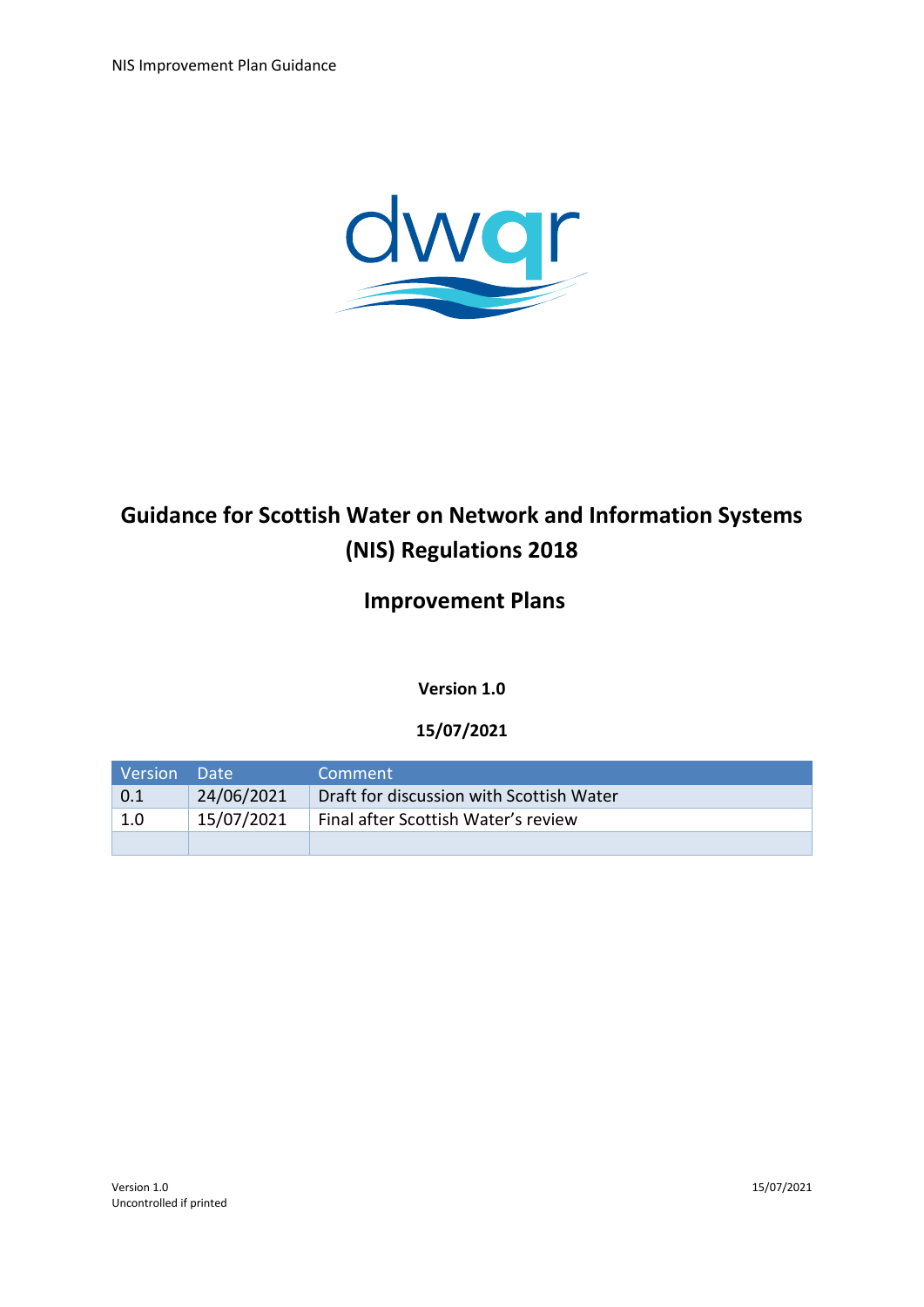#### **1. Background and purpose**

- 1.1. The Network and Information Systems (NIS) Regulations 2018 came into effect on 10 May 2018. These Regulations designate drinking water supply and distribution as an essential service, and as such, Scottish Water has been designated as an Operator of Essential Services (OES).
- 1.2. These Regulations implement the NIS Directive which is designed to boost the overall level of security for network and information systems that support the delivery of essential services within the EU.
- 1.3. The Competent Authority (CA) for the water sector in Scotland is the Drinking Water Quality Regulator for Scotland (DWQR).
- 1.4. This guidance has been developed by the DWQR to set out the requirements regarding the submission of NIS Improvement Plans.

#### **2. NIS self-assessment process**

- 2.1. The DWQR uses the National Cyber Security Centre's (NCSC) Cyber Assessment Framework (CAF) to gain assurance that Scottish Water complies with the NIS Regulations. The CAF sets out 14 Principles that are further broken down in 39 Contributing Outcomes (COs)
- 2.2. Scottish Water undertakes a CAF self-assessment on DWQR's request. The first NIS CAF selfassessment was submitted to the DWQR in May 2019. A revised CAF self-assessment has been requested to cover Scottish Water's position up to March 2021.
- 2.3. Following a CAF self-assessment the submission is reviewed by the DWQR and discussed with Scottish Water. The discussion concludes with the agreement of:
	- Scottish Waters CAF profile against each CO (based on a Red-Amber-Green scale)
	- Scottish Water's target CAF profile and a timeline to achieve it
	- **Priority areas for improvement so that Scottish Water can transition to the agreed** target CAF profile
	- A date for the submission of an Improvement Plan (IP) that outlines Scottish Water's planned activities to deliver improvements in the agreed priority areas
- 2.4. The Improvement Plan for the 2019 CAF self-assessment was submitted in August 2019 and outlined Scottish Water's intended activities up to March 2021.
- 2.5. This guidance aims to outline the required structure and content of future improvement plans to ensure consistency across submissions and to facilitate the DWQR in fulfilling her role as a Competent Authority.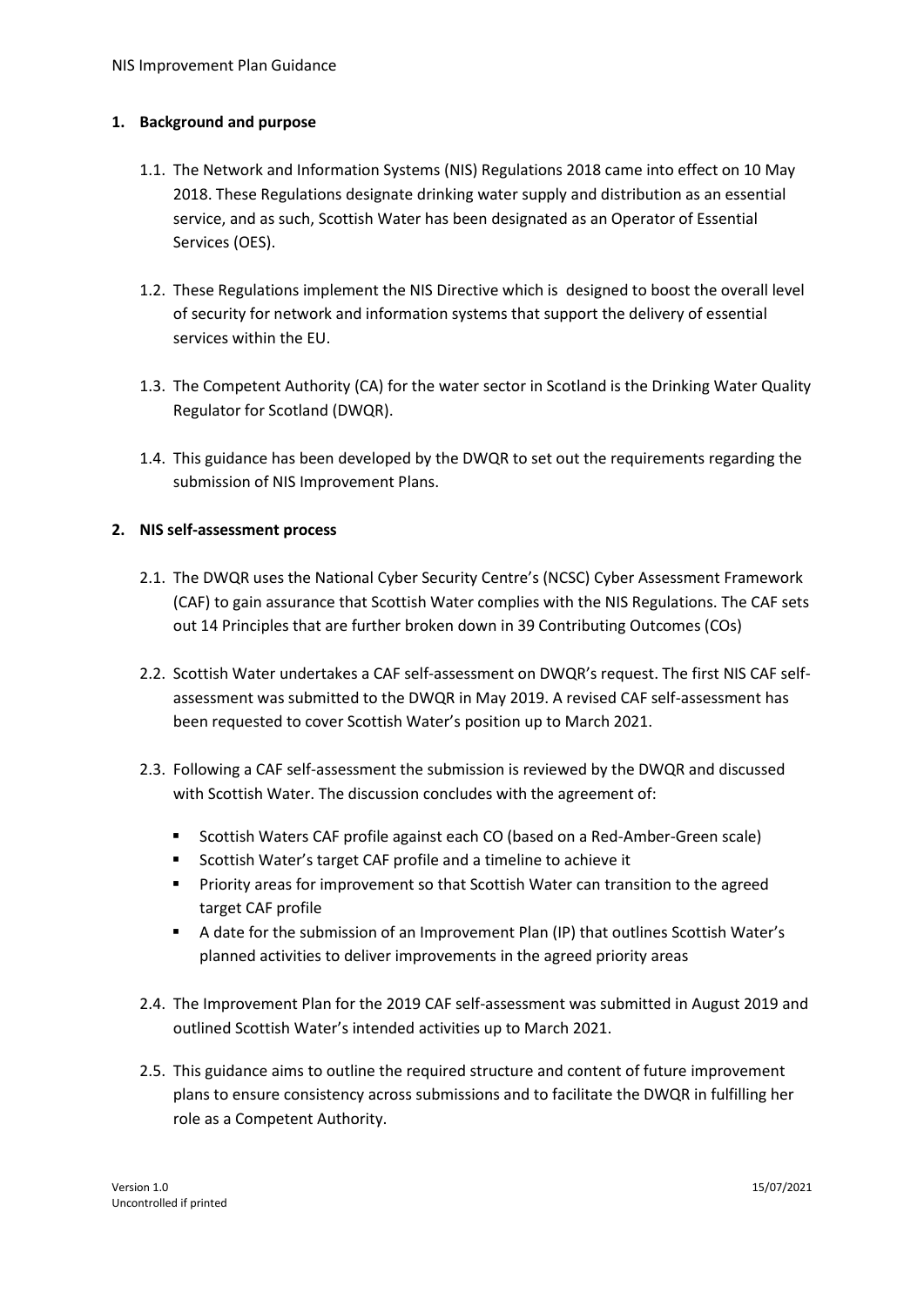#### <span id="page-2-0"></span>**3. Improvement Plan purpose**

- 3.1. The purpose of the submission of an Improvement Plan to the DWQR is:
	- To assure the DWQR that the planned actions are targeting the agreed priority areas
	- To assure the DWQR that actions are planned to progress at an appropriate pace
	- To allow the DWQR to map the planned actions to the associated CAF COs they aim to improve and to assess the plan's adequacy to transitioning from the current to the target CAF profile.
- 3.2. While the CAF submission represents Scottish Water's status on the 39 COs at a point in time, the improvement plan is not intended to be a one-off static document. The timeline of an improvement plan may span a longer period but the plan itself will need to be regularly reviewed at a mutually agreed frequency to take on board new information and to update the DWQR on progress towards completing actions.

#### <span id="page-2-1"></span>**4. Improvement plan requirements**

- 4.1. In order for an Improvement Plan to fulfil the purpose outlined in paragraph [3,](#page-2-0) the DWQR requires it to follow a set of principles that are outlined below.
- 4.2. Each action in the improvement plan must relate to the Essential Service and associated critical systems as defined by the scope agreed with the DWQR.
- 4.3. Each action in the improvement plan must be distinct and unique (i.e. there should not be multiple actions in the same entry and actions should not be duplicated)
- 4.4. Each action in the improvement plan must follow the SMART principle (specific, measurable, achievable, realistic, time-bound).
- 4.5. Each action must be assigned a theme area or project name. This is to allow the DWQR to filter for the specific theme area/ project and retrieve a list of all the actions associated with it, therefore gaining an overview of the scope of the theme area/ project.
- 4.6. Each action must clearly identify whether it relates to the IT estate, the OT estate, or both.
- 4.7. Each action must have an associated deadline.
- 4.8. Each action in the improvement plan must have a unique identifier. The identifier should have the format of the CAF CO code from which the action primarily originates, followed by a number uniquely identifying the action within this CO. For example. an action that primarily originates from improvement on the CO of asset management (that has the code A3a) should have a unique identifier in the format A3a-XX, where "XX" should be the number of the action within this CO (e.g. A3a-01, A3a-02 etc.)
- 4.9. Each action in the improvement plan must be mapped against ALL the COs that it contributes to improving. The CO that the action primarily originates from must be marked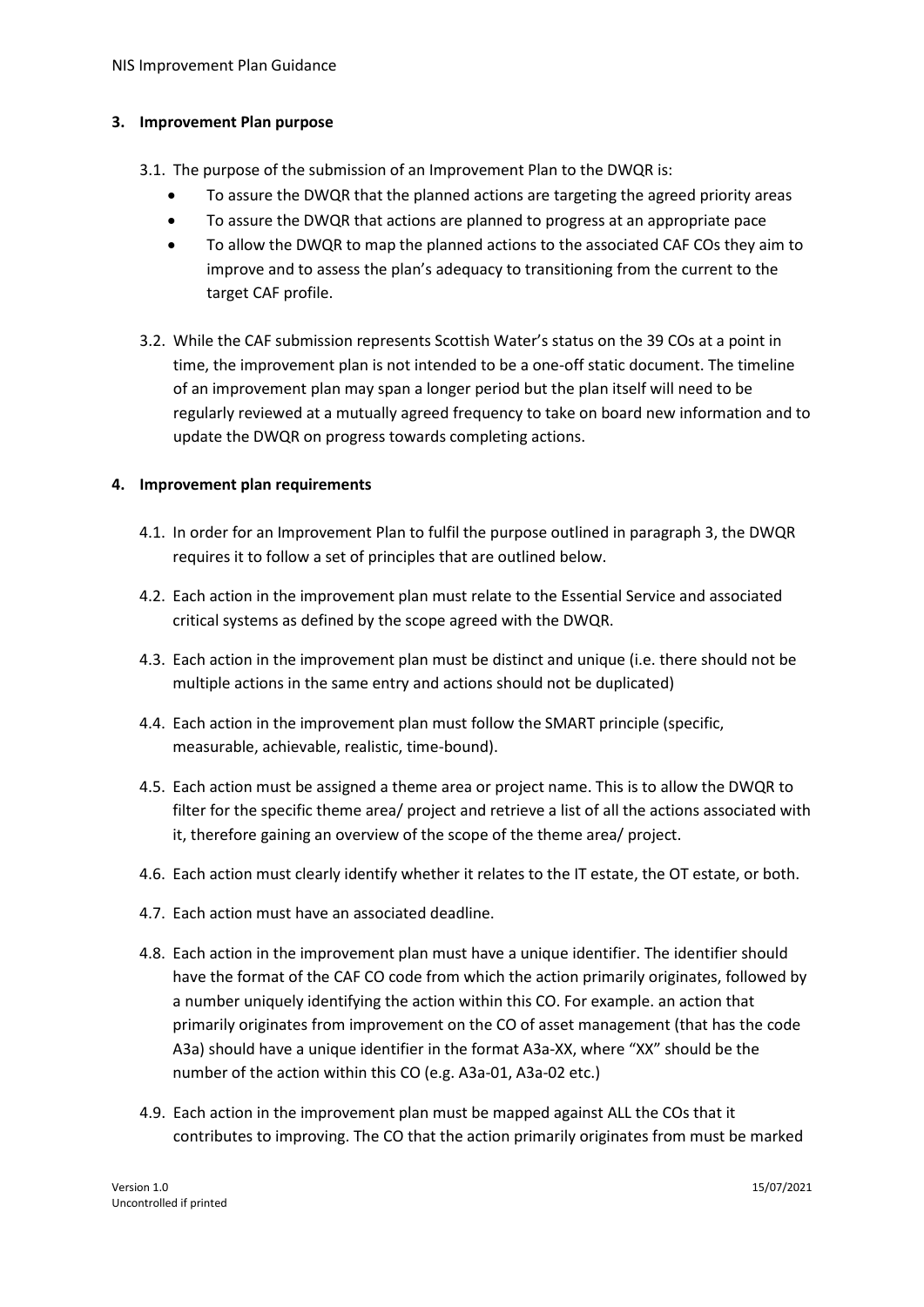with a "P" (Primary). If there are other COs that the specific action delivers improvements on, they must be marked with a C (Contributing)

- 4.10. The improvement plan must clearly illustrate the current and the target CAF profile and allow the DWQR to filter for all the actions associated with a single CO (whether they are primary -"P"- or contributing -"C"- actions). This will allow the DWQR to inspect the planned actions to move SW from its current to its target profile on any CO.
- 4.11. The improvement plan must be submitted in an editable format (e.g. spreadsheet)
- 4.12. Some actions in the improvement plan will have necessary precedents. Scottish Water must list all necessary precedents against an action by referencing their unique identifiers against the action at hand. If there are multiple necessary precedents, their unique identifiers need to be separated by commas. For actions that have necessary precedents, the deadlines need to reflect their serial delivery.

#### **5. Improvement plan template**

- 5.1. The template to be used for the improvement plan has been separately provided to Scottish Water and can be accessed in this link [\(DWQR Guidance\)](https://dwqr.scot/information/guidance/)
- 5.2. An example of the principles outlined in paragrap[h 4](#page-2-1) is illustrated below.